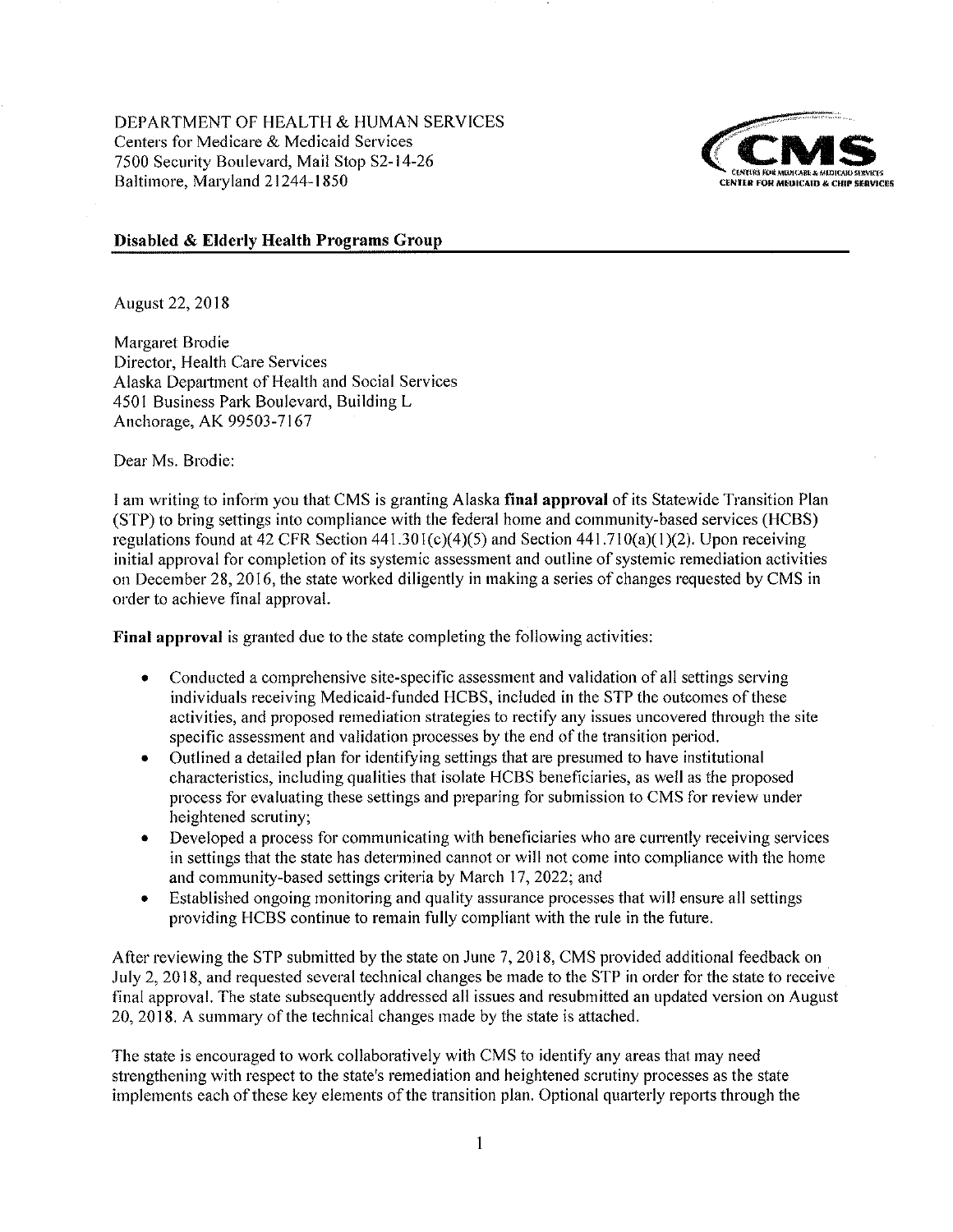milestone tracking system, designed to assist states to track their transition processes, will focus on four kev areas:

- 1. Reviewing progress made to-date in the state's completion of its proposed milestones;
- 2. Discussing challenges and potential strategies for addressing issues that may arise during the state's remediation process:
- 3. Adjusting the state's process as needed to assure that all sites meeting the regulation's categories of presumed institutional settings<sup>1</sup> have been identified, reflecting how the state has assessed settings based on each of the three categories, and describing the state's progress in preparing submissions to CMS for a heightened scrutiny review; and
- 4. Providing feedback to CMS on the status of implementation, including noting any challenges with respect to capacity building efforts and technical support needs.

It is important to note that CMS' approval of a STP solely addresses the state's compliance with the applicable Medicaid authorities. CMS' approval does not address the state's independent and separate obligations under the Americans with Disabilities Act, Section 504 of the Rehabilitation Act or the Supreme Court's *Olmstead v. LC* decision. Guidance from the Department of Justice concerning compliance with the Americans with Disabilities Act and the Olmstead decision is available at: http://www.ada.gov/olmstead/q&a\_olmstead.htm.

This letter does not convey approval of any settings submitted to CMS for heightened scrutiny review, but does convey approval of the state's process for addressing that issue. Any settings that have been or will be submitted by the state for heightened scrutiny will be reviewed and a determination made separate and distinct from the final approval.

Thank you for your work on this STP. CMS appreciates the state's effort in completing this work and congratulates the state for continuing to make progress on its transition to ensure all settings are in compliance with the federal home and community-based services regulations.

Sincerely,

Gaze P. Fallet for

Ralph F. Lollar, Director Division of Long Term Services and Supports

CMS describes heightened scrutiny as being required for three types of presumed institutional settings: 1) Settings located in a building that is also a publicly or privately operated facility that provides inpatient institutional treatment: 2) Settings in a building on the grounds of, or immediately adjacent to, a public institution; 3) Any other setting that has the effect of isolating individuals receiving Medicaid HCBS from the broader community of individuals not receiving Medicaid HCBS.